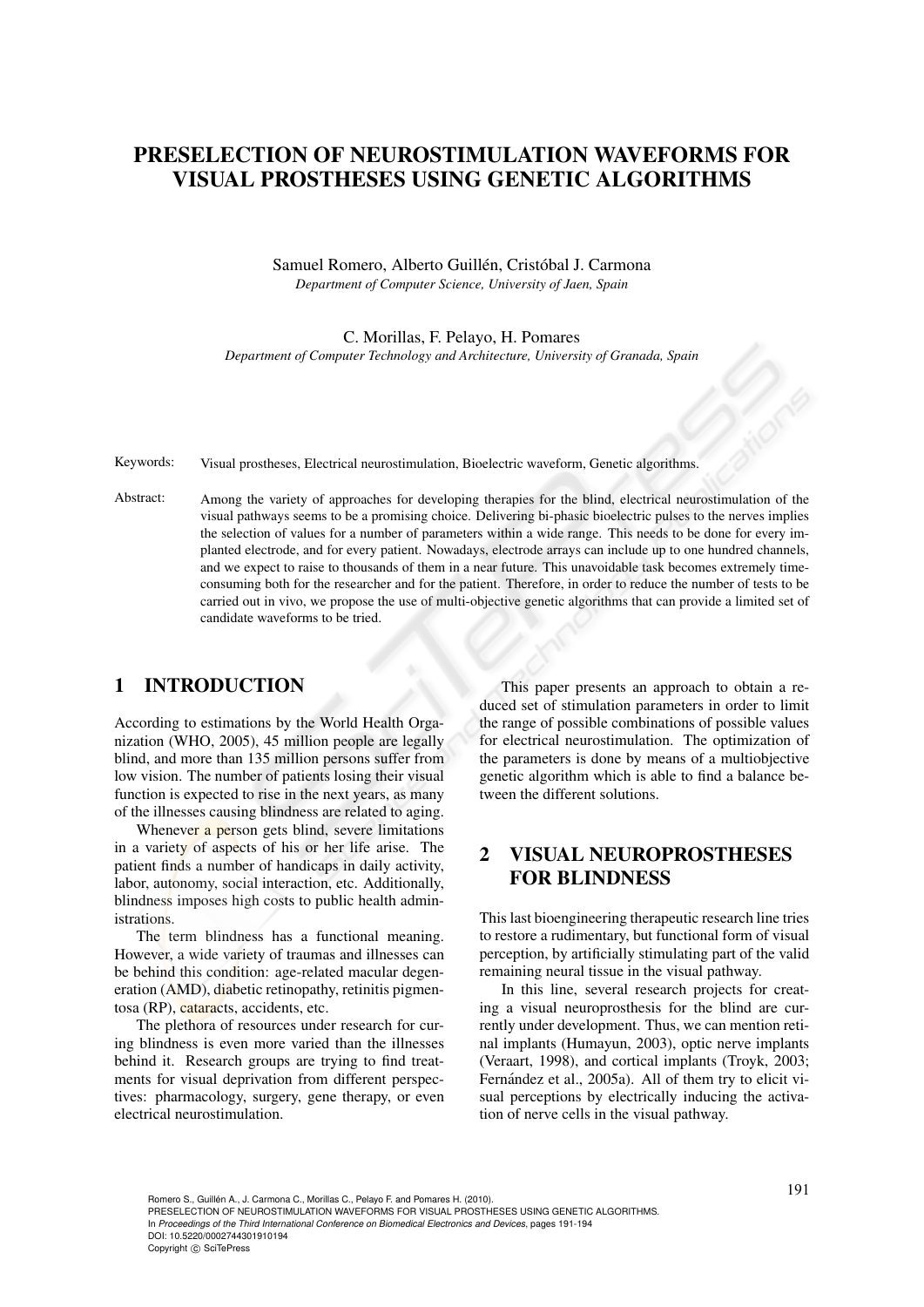Some encouraging results from primitive attempts can be found in the literature, demonstrating the proof of concept for visual neuroprosthetic implants (Dobelle, 2000; Schmidt et al., 1996). In these cases, patients related the perception of visual sensations when an electrical pulse was delivered to the implant.

However, a long list of issues needs to be addressed in order to have a fully usable implant for the blind: biocompatibility, information processing, portability, and reliability (Normann et al., 2009). One of the challenges in these neurostimulation systems is finding adequate values for a number of parameters of the stimulation waveform.

We present in this paper an approach to find a set of candidate waveforms using a multiobjective genetic algorithm. In this way it is possible to find a balance between the different values to be optimized.

Then, the number of trials with patients in clinical research can be significantly reduced, as only a reduced set of specific neurostimulation waveforms need to be tested in vivo.

## 3 ELECTRICAL NEURO-STIMULATION WAVEFORMS

In order to activate a neuron in a biological tissue, an action potential can be generated by putting an electrode in the neighborhood of the cell, and delivering electrical charges in the medium (charge injection), or using the same electrode to create an electrical field that elicits the re-distribution of electrical charges in the surroundings. The effect, under adequate conditions, is the generation of a pulse along the axon of the neuron, known as action potential. This pulse can be transmitted to the rest of neurons in the visual pathway, activating a percept in the visual field of the patient.

Traditionally, neurostimulation pulses are biphasic square waveforms. A negative current at the beginning induces the effect of the action potential ("cathodic-first stimulation"), while the positive counter-phase restores electrochemically the neighborhood of the active tip of the electrode. This way, the amount of charge after the pulse is delivered remains balanced.

Usually, a train of biphasic pulses is required to elicit a visual percept or "phosphene" (a perception similar to a star in the sky).

The set of values for getting a patient seeing a phosphene is unknown, and needs to be determined experimentally. Moreover, these values can be different for every electrode in an implant, and for every implanted patient. This means, that testing all possible combinations of waveform parameter values, for every electrode in an implant of 100 or even more electrodes can take an excessive amount of time.

The set of parameters of the stimulation waveform are the following:

- Current: amplitude of the negative and positive phases).
- PD: pulse duration (pulse width in the positive or negative phase).
- IPHI: inter-phase interval (time between negative an positive phases).
- IPI: inter-pulse interval (time between two consecutive biphasic pulses).
- NPulses: number of pulses in a train.

Time parameters are usually expressed in microseconds, and current is expressed in microamperes.

Our objective is to minimize the amount of charge injected in the neural tissue (to avoid undesirable harmful effects), which should be over an unknown threshold in order to elicit a phosphene. Additionally, we want to maximize the duration of the phosphene ("onset"), and the brightness of the percept.

In order to enhance the design of a visual prosthesis (Fernández et al., 2005b), we have developed a simulator of visual prostheses, based on limited results of real human implants, from which the rules for generating the outputs have been extracted.

## 4 GENETIC ALGORITHMS APPLIED TO NEUROSTIMULATION OPTIMIZATION

Genetic algorithms (GAs) are general purpose search algorithms which use the principles inspired by natural genetics to evolve problem solutions (Golberg, 1989). These algorithms have been succesfully applied to a wide range of real-world problems (Guillen et al., 2009; Casillas and Carse, 2009; Cordón et al., 2007; Guillén et al., 2006; Isibuchi, 2007) and are well known in the computer science field.

A GA defines an initial population of individuals, each individual encodes a solution to the problem. The algorithm iterates until a stop criterium is reached, the sequence of steps that is followed on each iteration is:

1. evaluate each individual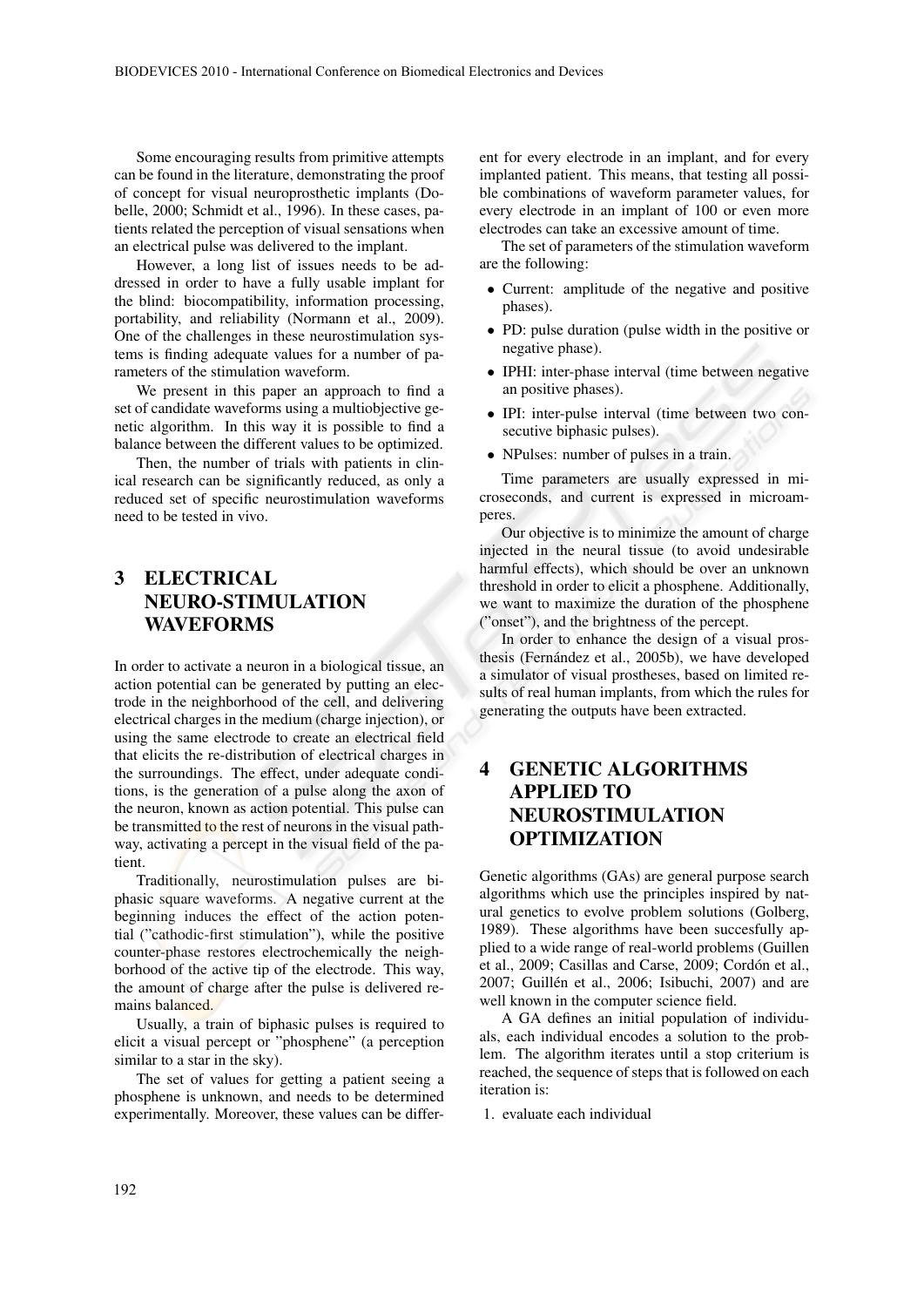- 2. select individuals to be crossed
- 3. apply the crossover operators to generate the offsprings
- 4. select which offsprings and ancestors will form the next population
- 5. apply mutation

The idea underneath these algorithms is that if two good solutions are combined together, the resulting solutions could be better. The literature regarding GAs presents a large number of papers performing studies to the different parameters and proposing new crossover, mutation, selection policies, etc. Among this vast variety of GAs, there is a special kind known as MultiObjective Genetic Algorithms (MOGA). The main feature of these is that they do not consider a unique value to determine the quality of a solution (individual) but use a vector of values. Thus, for some individuals, it is not possible to say that one individual is better than the other. A Pareto front is a set of solutions where each solution is not better than the others.

In a formal way, a multi-objective optimization problem can be defined in the following way:*min*/*max* $\overrightarrow{y}$  $= f(\vec{x}) =$  $f_1(\vec{x}), f_2(\vec{x}), \cdots, f_n(\vec{x})$  where  $\vec{x} = (x_1, x_2, \cdots, x_m)$ is a solution and  $\vec{y} = (y_1, y_2, \dots, y_n)$  is the objective vector (a tuple with n objectives). The aim of any MOGA is to find all the solutions for which the corresponding fitness value can not be improved in a dimension without degrading another. Therefore, these algorithms can be applied to set some guidelines when adjusting the electrodes for neuroestimulation, reducing the number of trials and saving time and effort to both pacients and researchers.

### 4.1 Non-dominated Sorting GA-II

One of the most famous MOGAs is the Nondominated Sorting GA-II (NSGA2) (Deb et al., 2002). This algorithm has been widely used in many applications providing satisfactory results.

The main characteristic of this algorithm is the way in which the population of the next generation is obtained. It performs an efficient sorting of the original population and the offsprings generated, obtaining the different sub Paretos and adding them into the new population until it is completed.

#### 4.1.1 Encoding a Solution

The first step that should be done when applying a GA is the determination of how an individual encodes a solution. For the problem tackled in this paper, an individual consits in a vector of real values where each gene encondes the three parameters to be optimized.

Figure 1 shows a parameter configuration and how this is encoded in an individual (Cu=20; PD=60; IPHI=180; IPI=90; NPulses=84).

|  |  | Table 1: Representation of a chromosome. |  |  |
|--|--|------------------------------------------|--|--|
|--|--|------------------------------------------|--|--|

| Genotype |    |    |      |    |                                                           |  |  |  |
|----------|----|----|------|----|-----------------------------------------------------------|--|--|--|
|          |    |    |      |    | $\mid$ Cu $\mid$ PD $\mid$ IPHI $\mid$ IPI $\mid$ NPulses |  |  |  |
|          | 20 | 60 | -180 | 90 |                                                           |  |  |  |

#### 4.1.2 Genetic Operators

In this work the standard genetic operators have been used: Tournament Selection (Miller and Goldberg, 1995), BLX- $\alpha$  (α = 0.3) and Uniform Mutation. For a real coded genetic algorithm, this type of operators have shown an adequate performance reaching a balance between the exploration of the solution space and the explotation of the good values intervals.

### 5 EXPERIMENTS

This section presents the results provided by the algorithm for a simulated patient. The model that has to be optimized was described previously, therefore, the output of the implemented MOGA is a vector of three values (*Q*,*Brightness*,*Onset*).

There is a wide research on how these parameters could be tuned, nonetheless, those heuristic can be always replaced by a manual adjustment based on a set of experiments. Thus, the given values were the most adequate after several tests. Due to the nondeterministic nature of GAs, the algorithm was executed 10 times providing robust results with a few variation in the results.

In this study the average values of the ten experiments are shown in Table 2 for the objectives considered: *Q*, *Brightness* and *onSet*.

Table 2: Average values results of the objectives considered in the algorithm.

| <i>Objective</i>  | Value             |
|-------------------|-------------------|
|                   | $1.250$ nC        |
| <b>Brightness</b> | $128 \in [0,255]$ |
| <i>onSet</i>      | 64800 $\mu$ s     |

As the results showed, the ouput of the algorithm sets the current in a fixed value, obtaining a wider variety of solutions only for the other two objectives.